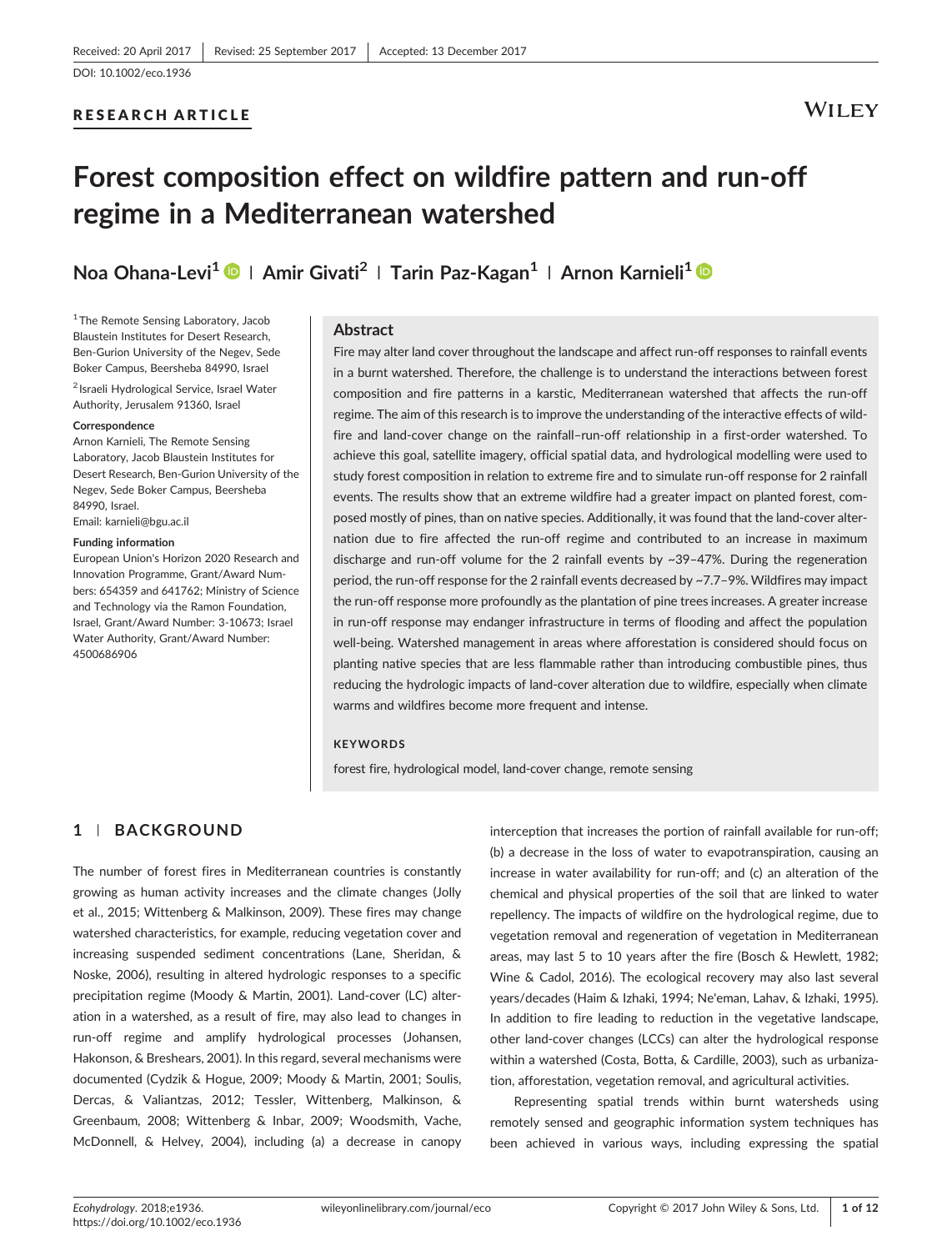frequency, density, and intensity of fires (Tessler, 2012; Tessler et al., 2011); focusing on fire scars and burnt versus unburnt areas (Fox et al., 2016; Levin & Heimowitz, 2012); and using vegetation indices (Leeuwen et al., 2010). However, the literature still lacks information on postfire LCC interactions, including forest composition and species distribution. Quantifications of the effects of fire‐induced LCC on rainfall–run‐off relations have been widely performed. Many studies used local approaches, such as plots along slopes within the study sites, to determine the effects of fire on run‐off (Lane et al., 2006; Wittenberg & Inbar, 2009). Studies that considered the spatial patterns of the watershed through classification of the landscape often used statistically based approaches to quantify the relations between spatial changes due to fire and the affected run‐off (Soulis et al., 2012; Wine & Cadol, 2016). Several studies used hydrological modelling techniques but did not consider species composition and their distribution throughout the landscape (Cydzik & Hogue, 2009). Despite these efforts, very few studies used spatial representation and pattern analysis of the entire watershed, along with hydrological simulations, in order to evaluate the run‐off response prefire, postfire, and during the forest regeneration stages (Hallema et al., 2016; Rulli & Rosso, 2007). The current paper introduces an approach that includes both a representation of the spatial pattern of forest composition and the effect of the areal cover as a result of fire, as well as hydrological modelling of the run-off regime for three stages of the watershed: prefire, postfire, and during regeneration.

Different hydrological models are used for quantifying the hydrological effects of LCCs as a result of fire, such as Soil and Water Assessment Tool (Goodrich et al., 2005), Regional Hydro‐Ecologic Simulation System (Tague, Seaby, & Hope, 2009), and Hydrologic Engineering Center's Hydrologic Modeling System (Papathanasiou, Alonistioti, Kasella, Makropoulos, & Mimikou, 2012). All of them benefit from the ability to input a wide range of parameters in order to simulate hydrographs for a given surface. Similarly, the Weather Research and Forecasting Hydro (WRF‐Hydro) model is a high‐resolution, event‐ based hydrological forecasting model that relies on forecasted or measured rainfall data as input to simulate the hydrological response to the predicted weather. It was developed to facilitate the representation of terrestrial hydrological processes related to the spatial redistribution of surface, subsurface, and channel waters and to carry out the coupling of hydrological models to atmospheric models. It has never been used for simulating postfire effects on the run-off regime. In the current study, a local, uncoupled version of the WRF‐Hydro model (Givati, Gochis, Rummler, & Kunstmann, 2016) was used to study the effect of LCC and forest fire on run-off response following a large rainfall event.

Mount Carmel, Israel, has experienced an increasing number of wildfire events over the last three decades, resulting in hundreds of small fire events and 10 fires that consumed areas of more than 100 ha, caused mainly by anthropogenic factors (Tessler et al., 2011). An exceptional fire occurred on Mount Carmel, Israel, from December 2–6, 2010, covering an area of about 2,530 ha of natural forest and shrubs, as well as planted pine forest. Its ignition was at the outskirts of Carmel City along the higher elevations, caused by human activity, and strong eastern winds extended the fire quickly (within an hour) westwards, towards the forested slopes (Paz, Carmel, Jahashan, & Shoshany, 2011). This fire was one of the largest fire events ever recorded in Israel, causing the loss of 44 lives, along with infrastructure, and affecting ecological, biological, and hydrological processes (Tessler, 2012). The current study focused on this wildfire's effects on the run‐off response in the Oren Watershed, located within the Carmel Forest. Approximately 38% of the forested landscape in this watershed was burned during the fire (Tessler et al., 2011), constituting about 12% of the total watershed area. High run‐off discharge following fire events of this magnitude might affect the population activities in the watershed, for example, agriculture, main roads, and the quality of life of the few settlements throughout the watershed.

The hypotheses of the study were that with respect to the spreading path of the fire, different forest compositions and species distribution patterns within the forest would respond differently to fire, having an effect on the burning pattern and LCC within the watershed. Consequently, the decrease in tree cover would lead to an increase in run‐off response that would gradually return to the normal regime after several years of the regeneration process. The aim was to improve the understanding of the interactive effects of wildfire and LCC on the rainfall-run-off relationship in a first-order watershed. The specific objectives were (a) to assess changes in land cover throughout the watershed by processing space‐borne images from three key periods: before the wildfire occurred, shortly after the fire, and after 2 years of the recovery process; (b) to analyse the patterns and characteristics of the burnt area and assess their sensitivity to fire; and (c) to simulate run-off volume and discharge for different LC statuses (prefire, postfire, and during the recovery process).

#### 2 | METHODS

#### 2.1 | Study area

Mount Carmel is located in northern Israel (Figure 1a) and was declared by UNESCO as a biosphere reserve in 1996 (Frankenberg & Cohen, 1996). The Carmel Forest covers an area of about 250  $km^2$ , reaching an elevation of 546 m above mean sea level (Inbar, Tamir, & Wittenberg, 1998). The lithology of the area is composed of carbonate marine sedimentary rocks. The pedology includes terra rossa soils on top of the hard limestone and dolomite rocks, whereas rendzina soils cover the soft marl and chalk rocks (Tessler et al., 2008). The Carmel area has a Mediterranean climate, with a long, dry summer season and a rainy winter season between November and April. The mean annual rainfall ranges between 550 mm along the coastal plain and 750 mm in the higher elevations (Inbar et al., 1998). The Oren Watershed is located in the Carmel Forest (Figure 1a), and its area is about 58 km<sup>2</sup> (Figure 1b). A hydrometric station is located within the stream and gauges a drainage area of about 25  $km^2$  (Figure 1b). The dominant flow regime in the Oren Watershed is flash floods, occurring during heavy rainfall events. It has a steep topography and is drained by an ephemeral mountain stream into the Mediterranean Sea. Mount Carmel is a karstic environment, with substantial vertical losses during rainfall events (Wittenberg, Kutiel, Greenbaum, & Inbar, 2007), depriving the stream network from consistent baseflow. The basin response time, as well as total flow time, is short, and the specific peak discharges are relatively low for a small Mediterranean watershed. This is attributed to the landscape that is mostly composed of dense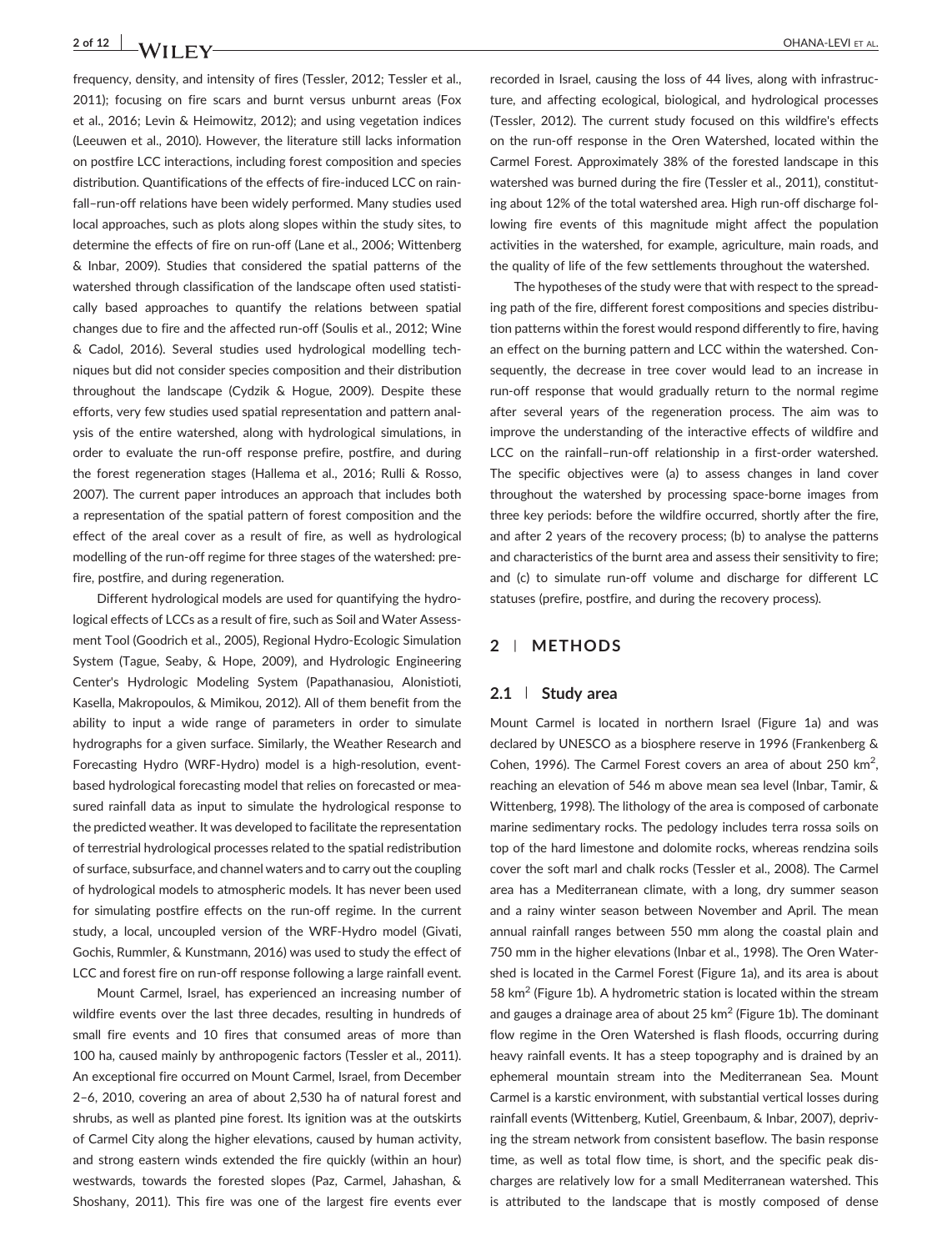

FIGURE 1 (a) The Oren Watershed study area within the domain of Israel and the Carmel Forest; (b) topography of the drainage area and the location of the hydrometric station

forests. Carmel City is located along the watershed's headwaters and is undergoing gradual urban expansion, including a building trend within the city's borders, as well as urban sprawl along its margins, at the expense of the bordering forest (Wittenberg & Malkinson, 2009).

Mount Carmel is covered by natural forest, composed mostly of oaks (Quercus calliprinos), terebinth ([Pistacia palaestina](http://en.wikipedia.org/wiki/Pistacia_palaestina)), and planted forest, characterized by non‐native species, predominantly pines (Pinus halepensis). The first plantings of pines occurred in the 19th century by German Templers. Later, during the British mandatory government from 1925 to 1929, more extensive afforestation was conducted, and later, more pines were introduced to this area by the Jewish National Fund between 1952 and 1966 (Wittenberg & Malkinson, 2009). During this period, the major objectives of afforestation in Israel were to protect public land, provide employment, and improve the landscape. Thus, the management approach focused on planting few species that required minimal care, with high establishment and growth rates, and that were adaptable to a large array of edaphic and climatic conditions. The P. halepensis was suitable for these motives and ensured rapid, low-cost afforestation over large areas in a short time (Osem, Ginsberg, Tauber, Atzmon, & Perevolotsky, 2008).

#### 2.2 | The study framework

In order to study the effects of LCC due to fire, two rainfall events were chosen and used in hydrological model simulations with different LC maps. This way, it was possible to compare the reactions of specific run-off events to different LC scenarios. The LC raster maps were based on classified satellite images. The methodological steps (Figure 2) included the generation of three LC maps through a process of classifying satellite images. In addition, an analysis of the burnt area



FIGURE 2 Outline of the study including three main stages: (a) the process of creating the three land-cover map; (b) rainfall data; and (c) simulating hydrographs. NDVI = normalized difference vegetation index. IMS = Israel meteorology station. WRF‐Hydro = Weather Research and Forecasting hydrological model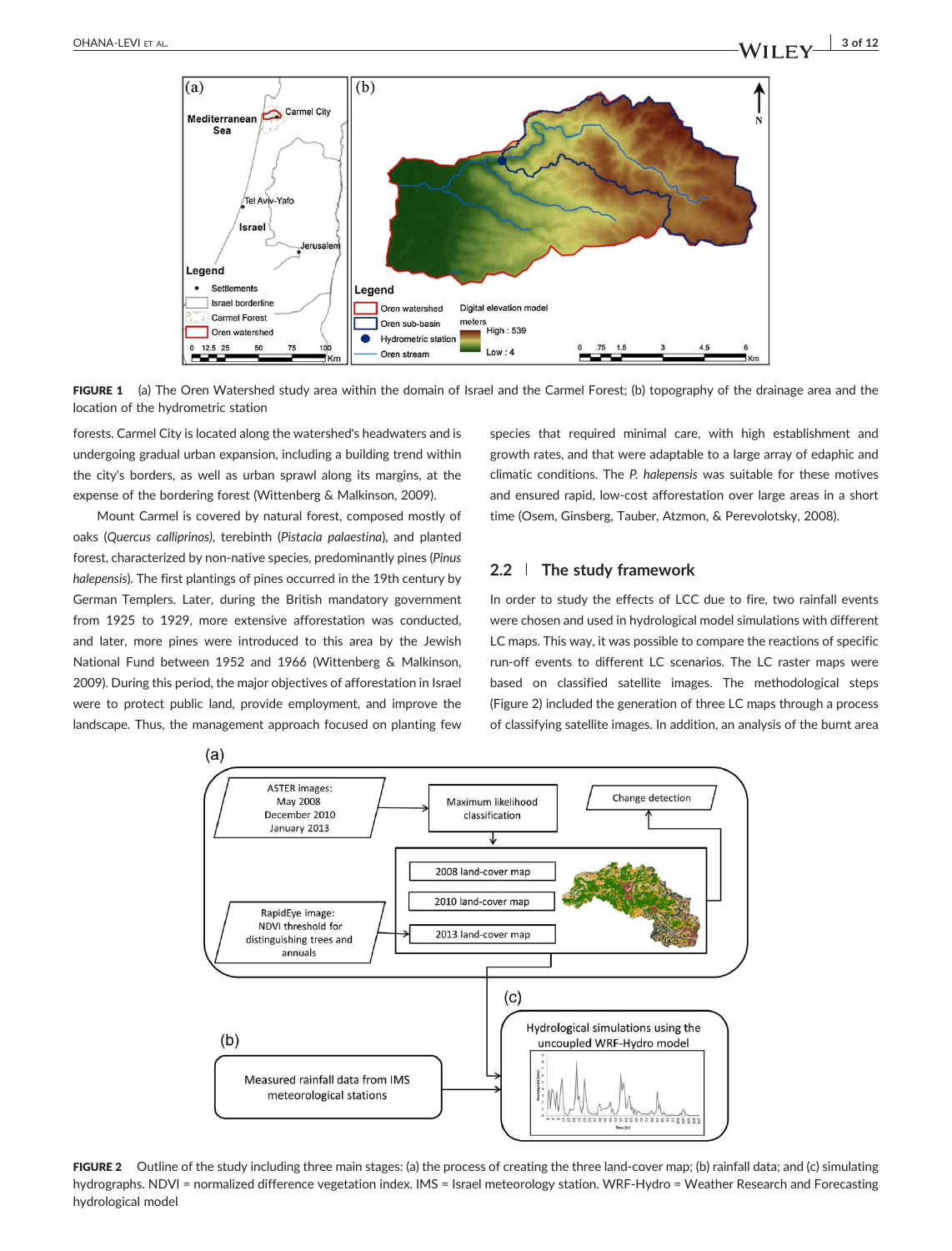4 of 12 OHANA‐LEVI ET AL.

in terms of LC types was conducted. The available rainfall data for the hydrological year of 2012–2013 were analysed, and then, the hydrological model was calibrated. Next, the model was simulated for two selected rainfall events. The three LC maps were used as input layers for the model run-off simulations with each storm event, and the run‐off simulations were analysed.

#### 2.2.1 | LC maps

LC maps were derived through satellite imagery, acquired by the Advanced Spaceborne Thermal Emission and Reflection Radiometer (ASTER) sensor. The choice to use ASTER sensor images was based on the sensor's high spatial resolution (15 m) while using nine visible and near and shortwave infrared spectral bands (Abrams, Hook, & Ramachandran, 2002). ASTER provided an image acquired on December 9, 2010, 3 days after the fire was extinguished, making it the best option available. Two additional images were chosen to represent the prefire and postfire stages from May 20, 2008 to January 15, 2013.

The three images went through atmospheric, topographic, and radiometric corrections using the Atmospheric/Topographic Correction software (Richter, 2010) and followed by a geographic registration. An LC classification was applied, and each image was classified into five different LC types, using a maximum likelihood supervised classification technique (Ozesmi & Bauer, 2002), including built‐up areas, forest, agricultural areas, annual vegetation, and bare soils. An accuracy assessment procedure was performed, using the kappa coefficient and an overall accuracy assessment (Foody, 2002). This procedure was conducted using a manual comparison of 500 stratified random points across each map to a 1-m resolution orthophoto of the area. The 2013 image posed a challenge. It was acquired 2 years after the fire event and showed a large area covered with vegetation. Because a 15‐m resolution is too coarse to distinguish between forest and annual vegetation, a mosaic of RapidEye images, with a spatial resolution of 5 m, acquired on October 15 and 17, 2013, was created. The normalized difference vegetation index (NDVI) was derived from the red and near‐infrared reflectance ratio (Pettorelli et al., 2005) to monitor the state of vegetative areas. The NDVI was applied to the RapidEye mosaic and used a threshold of 0.42, based on other studies, to distinguish between annual vegetation (0.42 < NDVI < 0.55) and forest (NDVI > 0.55; Baldeck et al., 2014; Faroux et al., 2013; Leeuwen et al., 2010). The area with an NDVI between 0.42 and 0.55 was considered to be covered by annual vegetation and was integrated into the ASTER 2013 classified map. Finally, a basic analysis of LCC was conducted by summing the number of pixels representing each of the five classes for every image and comparing the three images to analyse the LCCs.

#### 2.2.2 | Cover types sensitive to fire

Survey of Israel and Israel Nature and Parks Authority maps were used to assess the sensitivity of different vegetation categories to fire. First, the burnt area was calculated by dividing the 2008 classification map by the 2010 map to detect the pixels that underwent a change from forest to the bare soil. Only the pixels that were located within the fire area defined by Tessler et al. (2011) were considered as burnt area. Next, the Survey of Israel land‐use map was used to calculate the percentage of areal cover of each LC type within the Oren sub‐basin. The same calculations were conducted only within the burnt area. This way, the relative areal cover of the different LC types in the whole sub‐basin with the relative portion that these LC types occupied in the burnt area could be compared. For the two most common vegetated LC types (planted and natural forest), the density of the vegetation (high, medium, low, and sparse) was analysed, using the Israel Nature and Parks Authority's map of measured vegetation cover via remote sensing. The areal cover percentage of the density categories of planted and natural forest across the entire sub‐basin area was also compared.

#### 2.2.3 | Rainfall events

The record shows that the winter season of 2012–2013, 2 years after this fire, was characterized by both severe drought conditions prior to the wet season and extreme flood events due to above normal precipitation. This was true in terms of the number of rain days, the rain intensity, and the total rainfall amounts during several storm events, causing unusually high discharge levels in most of the Carmel Forest's watersheds. The two rainfall events that were chosen for this study occurred on December 20–21, 2012 and January 6–10, 2013. The first has a recurrence time of almost every year; the second rainfall event has a recurrence interval of 2.5% and is considered to be rare due to its duration of 5 days. Examining frequent and extreme rainfall events enabled us to learn about the run‐off response to fire in both scenarios.

#### 2.3 | Uncoupled WRF-Hydro hydrological model

The uncoupled version of the WRF‐Hydro model was recently adopted and calibrated by the Israel Water Authority (Givati et al., 2016). It is a stand‐alone one‐way version of the original WRF‐Hydro model designed by the National Center for Atmospheric Research. The WRF‐Hydro extension package provides a framework for simulating surface run‐off, groundwater flow, and channel routing (Silver, Karnieli, Ginat, Meiri, & Fredj, 2017). It allows for a multiscale representation of terrestrial hydrological processes linked to the spatial redistribution of surface, shallow subsurface, and channel water across the terrain (Givati et al., 2016). The model provides multiple physics options for surface overland flow, saturated subsurface flow, channel routing, and baseflow dynamics. It relies on the Noah land surface model for data such as topography, land cover, soil types with their relevant soil moisture content, infiltration capacity excess, and hydraulic conductivity (Yucel, Onen, Yilmaz, & Gochis, 2015). It is a flow model that is aimed at simulating hydrographs for specific rainfall events. Terrain routing and, subsequently, channel and reservoir routing functions can be implemented into the one‐dimensional Noah land surface model (Mitchell, 2005). Its design was motivated by the need to account for increased complexity in land surface states and fluxes and to provide stream channel discharge information for hydrometeorological applications. The uncoupled WRF‐Hydro model that was used in this study integrates the WRF meteorological model forecasting technique or measured rainfall data from meteorological stations, forcing these meteorological data into the hydro equations. Additional spatial analyses were carried out using geographic information system software (http://www.esri.com/products, 2016). The uncoupled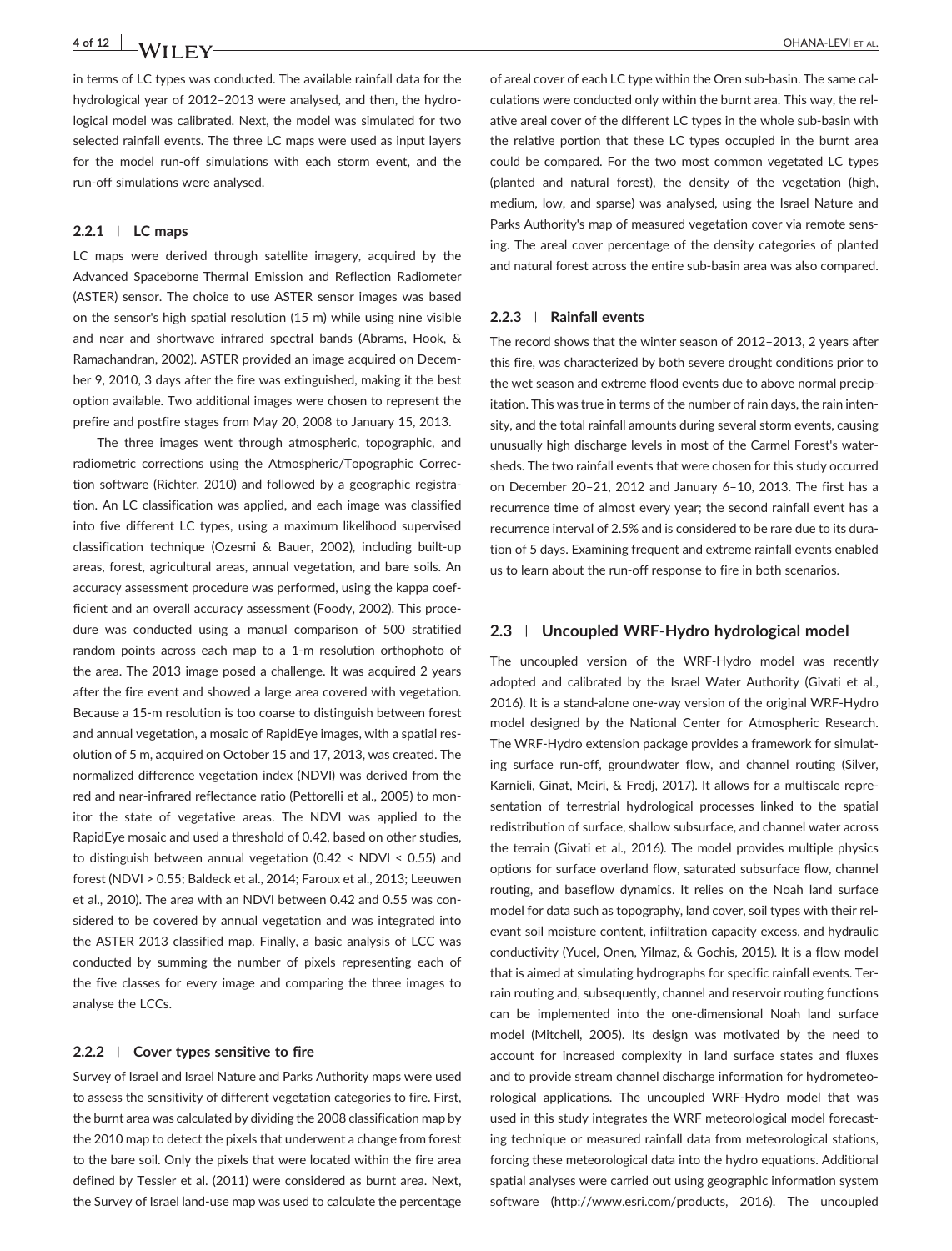WRF-Hydro model was designed to calculate both specific run-off values at locations along the watershed and a watershed hydrograph.

#### $2.3.1$  | The model structure and inputs

In this current study, the uncoupled WRF‐Hydro model based the calculations on interpolation of the measured rainfall data. The following input files are required: (a) a layer of the watershed(s) domain; (b) a soil‐ type raster map and an LC raster map, along with tabulated empirically based run‐off coefficients for each soil type and LC type; (c) Manning roughness coefficients and a hydraulic radius table, calculated for each watershed; (d) slope, flow direction, and flow accumulation maps derived from a digital elevation model (DEM); and (e) rain and soil moisture, based on a calculation of soil moisture from accumulated rainfall and slope values. Two major steps must be performed and are specified in detail in Appendix A. The first step includes run‐off calculation. The rainfall data, the run‐off coefficient table, the soil map, the LC map, and the DEM products are used to derive a run‐off point feature class and an accumulated rainfall point grid. During this step, the outputs include a rainfall layer, in which each point is assigned rainfall and soil moisture values for each time step, as well as slope, LC, and soil-type values; the second product is a run-off grid, in which discharge values ( $m^3/s$ ) are assigned to every point in the grid for each time step. The second step consists of hydrograph calculations. This step accounts for the accumulated rainfall point grid, the Manning roughness coefficients and the hydraulic radius table, and the DEM‐ derived files. The output is a velocity raster (see Appendix A for further details). The velocity raster is then used to calculate the concentration time to the outlet of the watershed. Together with the run‐off point feature class, the watershed hydrograph is calculated.

#### 2.3.2 | Uncoupled WRF‐Hydro calibration and simulation

The main parameters for calibrating the model include those for setting the amount of surface water for a given volume of precipitation and for determining the water movement from the slopes and channels and consequently the hydrograph shape. The model allows a Manning roughness coefficient to be set for each stream order in the domain. The model's channel routing parameters are defined as functions of stream order values. The routing parameters determine how fast water moves across the terrain and into stream and river channels. The rougher the surface, the longer it takes for water to reach the channels, and slow water movement enables higher infiltration rates into the soil. Eventually, the roughness parameter affects both the timing and the amount of streamflow simulated by the model. Larger stream orders towards the watershed outlet are characterized by lower Manning roughness coefficients and increased water velocity and discharge in the channels. The model contains a runoff coefficient table for overland flow as a function of various soils and land‐cover types.

Calibration of the model was conducted by comparing four simulated storm events between 2012 and 2015 to measured run‐off discharge and volume values. The percent difference between the parameters (run‐off volume and peak discharge) of the in situ measured run-off against the simulated run-off was calculated. If there was a large bias between the model results and the in situ measurements, a calibration procedure was performed by adjusting the run‐off coefficients.

OHANA‐LEVI ET AL.  $\begin{vmatrix} 5 & 6 & 12 \end{vmatrix}$ 

Normalized root mean square errors (NRMSE) were also considered for simulation performance evaluation (Ranatunga, Tong, & Yang, 2017). The Oren Hydrometric Station has been operational only since 2012; therefore, there was limited data available for calibration. The January 2013 classification map was used for model calibration to represent the LC status at the time of the rainfall events used for calibration, and the measured rainfall data sets were used for the calibration procedure. Because LCCs during this time period (after the fire event and on) were rapid, and the landscape changed frequently, the calibration using the 2013 LC map could only be conducted with hydrological events that occurred 2 years before or after 2013, so that the LC spatial patterns were accounted for. The Oren Stream does not generate medium–large flows very often, so for the time period that was determined for calibration considering the 2013 LC map, there were six rainfall events to rely on for calibration and validation. The uncoupled WRF-Hydro model was operated with two rainfall events from the hydrological year of 2012–2013 (December 20–21, 2012 and January 6–10, 2013). Three different simulations were conducted for each rainfall event, each time using one of the three LC maps. This was performed to understand how a certain rainfall event, together with the three different LC stages of the watershed (prefire, postfire, and regeneration), would affect the run‐off response. The hydrograph, peak discharge, and run‐off volume results were then compared.

## 3 | RESULTS

#### 3.1 | LC maps

The three LC maps that were derived from the ASTER satellite images are presented in Figure 3. The largest changes between 2008 (Figure 3 a) and 2010 (Figure 3b) were a 24.1% increase in the rock and bare soil class and a reduction of 25% in the forest LC. A slight increase in forest areas (~5.8%) occurred between 2010 (Figure 3b) and 2013 (Figure 3 c). Moreover, in 2013, ~17% of the study area was covered by annual vegetation. There was also a slight increase in the portion of urban area out of the total area. In 2013, there was a larger portion of the area covered by agricultural landscape, which was clustered in a specific location (Figure 3c). This is due to the difference in seasonality between the 2008 (acquired in May) image and the 2013 image (acquired in January). Because no other satisfying data set was available from ASTER during wintertime between the years 2007 and 2009, this image was chosen, as it clearly represents the status of the evergreen forest 2.5 years before the fire event. The accuracy assessment results of the classification maps were satisfactory, with ~88–93% overall classification accuracy (Table 1).

#### 3.2 | Burnt area analysis

The Oren sub-basin covers an area of  $24.17 \text{ km}^2$ , characterized mainly by planted forest, mostly pines (43%; Figure 4). The LC type named "no characteristic" is mostly composed of built‐up area and occupies 17% of the sub‐basin area, as do the shrubs. Natural forest covers 9% of the area, and the remaining LC types cover <6% (cultivated area, fallow land, stony area, and orchards). The fire consumed an area mostly covered by continuous areas of planted forest, with patches of natural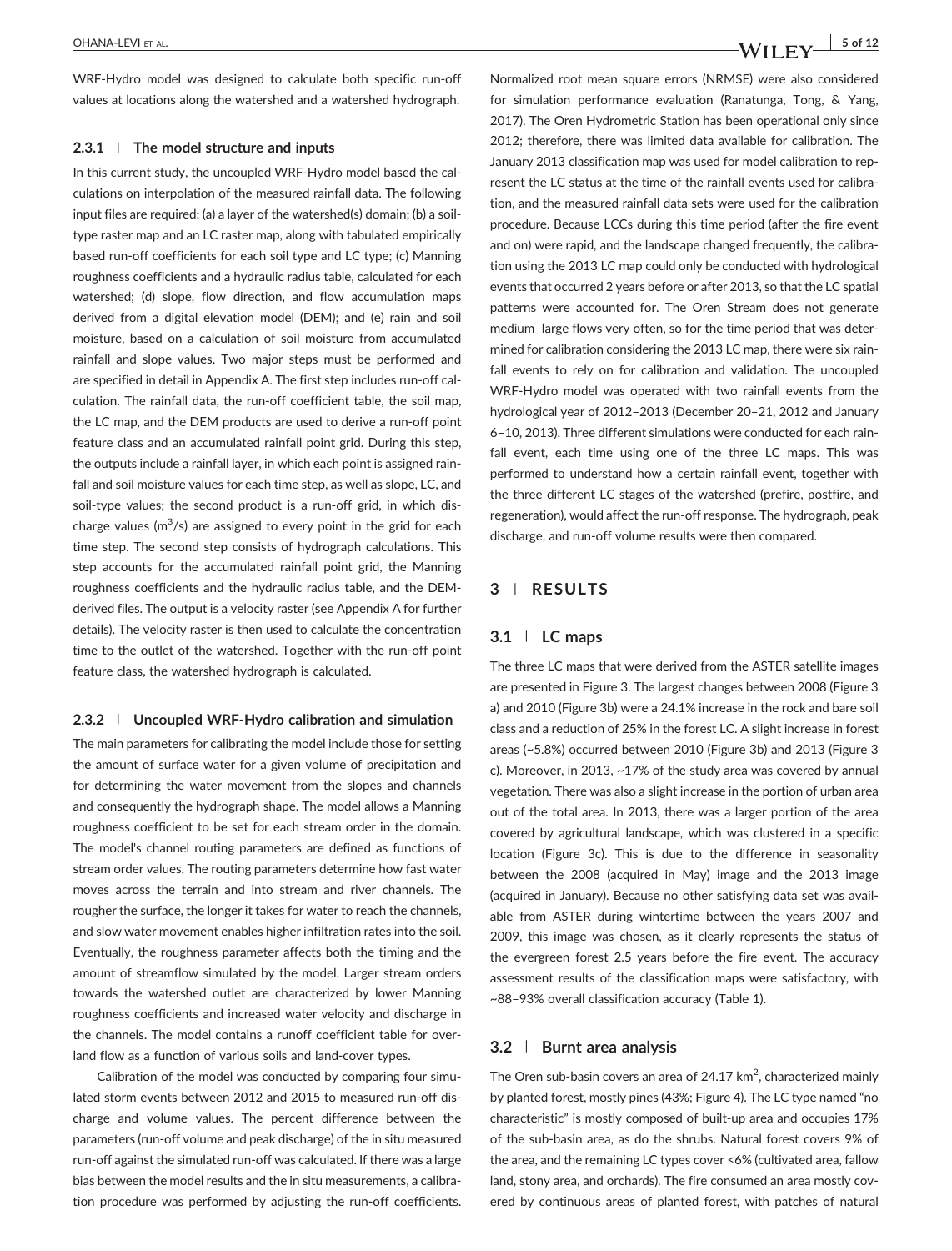# 6 of 12 NATURAL EVIET AL. AND THE SECOND OF SECOND ASSESSMENT OF A LEVIET AL.

 $\mathbf{1}$ 



FIGURE 3 The land‐cover maps for the three time periods that were studied: (a) May 2008, (b) December 2010, and (c) January 2013. Panel (d) qualitatively shows the relative areal cover of each land‐cover type in each year

| <b>TABLE 1</b> Accuracy assessment results for the three land-cover maps |  |
|--------------------------------------------------------------------------|--|
|--------------------------------------------------------------------------|--|

| Land-cover map | Overall classification accuracy (%) Kappa statistic |      |
|----------------|-----------------------------------------------------|------|
| 2008           | 40.88                                               | 83.0 |
| 2010           | 58.89                                               | 84.0 |
| 2013           | 20.93                                               | 91.0 |

forest, shrubs, and cultivated land. The burnt area covered 5.93  $\text{km}^2$ , which is 24.5% of the total sub-basin. We calculated the areal cover of the LC types that used to consume the area affected by the fire, in order to determine the most sensitive LC cover types. The area affected by the fire was also composed mostly of planted forest; this LC type covered 80% of the burnt area before the fire. Shrubs occupied 10% of the burnt area before the fire, and natural forest used to



FIGURE 4 Percent areal cover of different land‐cover types. Light green bars represent the relative cover of the entire Oren sub‐ basin, whereas dark green bars express the portion cover of the burnt area within the sub‐ basin. The illustration on the upper‐left part of the figure shows the burnt area locations within the Oren sub‐basin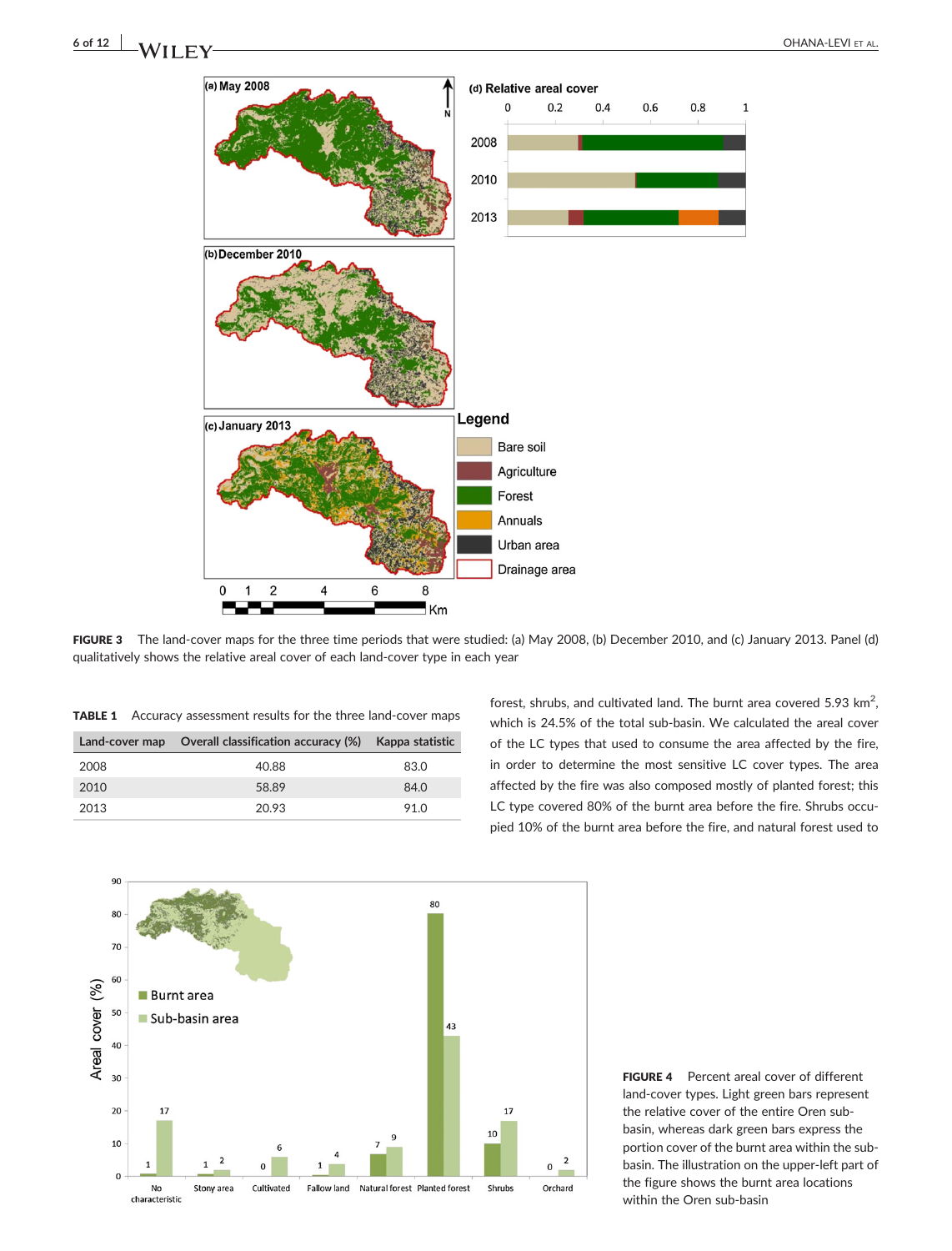cover 6.9%. The other LC types each compose <1% of the burnt area. Before the fire occurred, planted forest covered 43% of the total sub‐ basin but showed a very high sensitivity to fire with 80% of the burnt area previously composed of planted forest. The "no characteristic" LC (mostly urban area) covered 17% of the sub‐basin but showed a high resistance to the fire event, constituting <1% of the burnt area. The natural forest category showed lower flammability with 7% of this LC type previously covering the burnt area, compared to 9% that covered the entire sub‐basin area. The same goes for shrubs (10% of burnt area vs. 17% of entire sub‐basin).

Medium density forest was the most sensitive to fire, in both natural and planted forest, and occupied 56.85% and 47.44% of the total burnt area, respectively; this is compared to 43.4% coverage of medium density forest and shrubs in the entire sub‐basin area. Medium‐high density planted forest was much more sensitive to fire than medium‐high density natural forest, covering 42.07% (which is above the cover percentage value of the entire sub‐basin: 34.71%) and 16.24% of the total burnt area (about half the cover percentage of the sub‐basin), respectively. In low‐medium density forest, natural forest was more sensitive to fire, with 17.29% of the burnt area for this category (and above the cover percentage value of the entire sub‐ basin: 12.97%), compared to only 7.04% of low-medium density planted forest burnt (below the sub‐basin's cover percentage). Comparison between the postfire and regeneration stages showed a large increase in vegetation cover, mostly annuals (+17%) and forest cover (+5.79%), and agricultural activity (+5.65%) attributed to the season in which the satellite image was acquired.

#### 3.3 | Hydrological modelling

The Oren Stream Hydrometric Station has been operational only since 2012; therefore, relatively few hydrological events were available for calibration. Moreover, rainfall events with different rainfall (and run‐ off) magnitudes behave differently in terms of run-off coefficients and soil moisture, so a rough generalization was needed to comply with all types of hydrological responses. Two run‐off events were used for validation. For maximum discharge and run‐off volume, the average errors were 34% and 22.5%, respectively. NRMSE varied between 0.77 and 1.44  $\mathrm{m}^3$ /s, with more accurate hydrological simulations for larger rainfall events than for smaller ones (Table 2).

Two rainfall events from the hydrological year of 2012–2013 were chosen to simulate hydrographs that represent the effects of wildfire on the rainfall–run‐off relationship (Figure 5). They were simulated three times using the uncoupled WRF‐Hydro model, and each simulation used a different LC map (Figure 3a–c). The measures of both peak discharge and run‐off volume showed a large increase between the results of the simulation using the 2008 LC image and the 2010 image (between 39% and 47%). For the 2013 image simulations, the results showed a decrease in both peak discharge and run‐off volume values (between 7.7% and 9%). The large increase in the 2010 LC image is a direct result of the wildfire event of December 2010 and the transition of large portions of the watershed from forested to exposed rock and bare soil (Figure 3). There was a moderate decrease in the discharge and run‐off volume (Figure 5) for the 2013 LC image simulation. In terms of run‐off magnitude, both run‐off events responded quite similarly to the wildfire event. The December 20–21, 2012 event (recurrence time of almost 1 year) showed larger increases in both maximum discharge and run‐off volume values after the fire took place than did the extreme event of January 6–10, 2013. There was also a greater decrease in these values 2 years after the fire event (Figure 5).

## 4 | DISCUSSION

The effects of forest composition and species distribution on wildfire were studied, as well as the impact of fire on LCC and rainfall-runoff relations during large rainfall events. The results show that during the postfire stage, about 24% of forest cover was lost due to the December 2010 fire in Mount Carmel, Israel. The main forest loss occurred in areas covered by planted forest, specifically pines, which composed 80% of the burnt area. More than half of the burnt area was composed of medium density forest, making it the most sensitive to fire. In addition, we studied the effect of wildfire on the run‐off regime and found that during the postfire stage, maximum discharge and run-off volume values increased by 39-47% compared to prefire. These results imply that prefire management practices had a significant impact on postfire hydrological processes. As the annuals and forest regenerated, the peak discharge decreased by up to 9%. Hydrological responses to larger postfire rainfall events that last several days (in this study, 5 days) generate fewer differences compared to prefire, possibly because the variability of soil moisture is lower during most of the hydrological event. Common events are more likely to have a greater response to LCC due to fire.

In addition to causing LCC, wildfires are greatly affected by LC spatial patterns and are usually the result of human disturbance and climate conditions (Paz et al., 2011; Wittenberg & Inbar, 2009). Their effects on the watershed landscape are mostly immediate (Moody & Martin, 2001). Uncontrolled wildfires may consume large areas,

TABLE 2 Rainfall events used for calibration and validation, along with their run-off volume and maximum discharge values, as measured by the hydrometric station and NRMSE

|             | Rainfall events by<br>dates                                                              | Maximum discharge<br>$(m^3/s)$ | Run-off volume<br>$(10,000 \text{ m}^3)$ | Maximum discharge<br>percent difference | <b>Run-off volume</b><br>percent difference | <b>NRMSE</b>                 |
|-------------|------------------------------------------------------------------------------------------|--------------------------------|------------------------------------------|-----------------------------------------|---------------------------------------------|------------------------------|
| Calibration | December 20-21, 2012<br>January 6-10, 2013<br>January 30-31, 2013<br>January 10-11, 2015 | 12.28<br>10.05<br>2.5<br>4.13  | 29.26<br>53.82<br>7.49<br>4.11           | $-42.09$<br>$-29.78$<br>58.13           | $-43.77$<br>$-19.93$<br>31.22<br>76.6       | 0.78<br>1.01<br>1.26<br>1.03 |
| Validation  | December 12-14, 2013<br>January 19-20, 2016                                              | 1.7<br>0.65                    | 7.97<br>0.75                             | $-15.02$<br>$-52.94$                    | 16.24<br>$-28.77$                           | 1.25<br>1.44                 |

Note. NRSME = normalized root mean square error.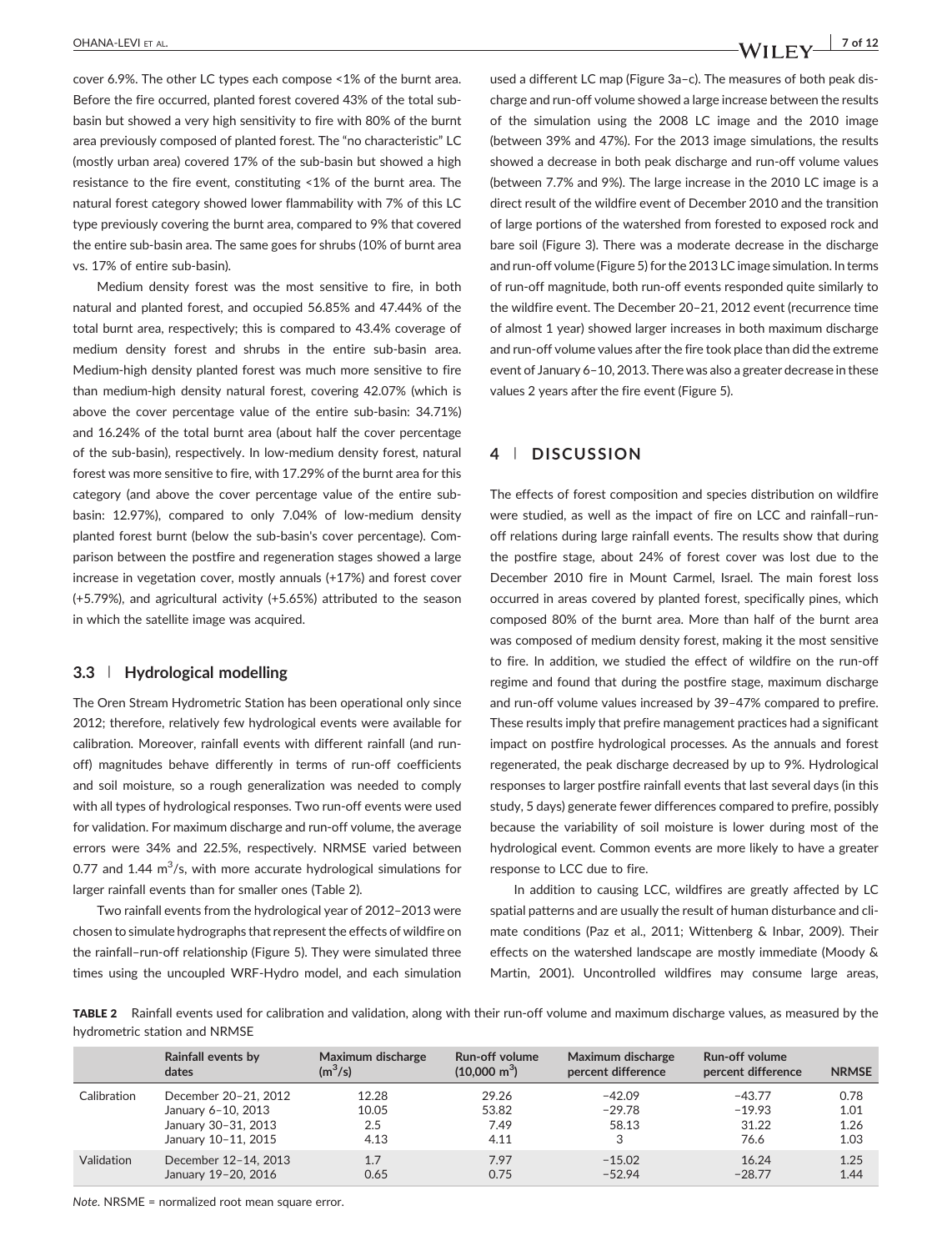

FIGURE 5 Simulated hydrographs for the two rainfall events: (a) December 20-21, 2012 and (b) January 6-10, 2013. The bar graphs on the right show the changes in peak discharge and run-off volume between the studied time periods. Ic = land-cover

causing dramatic alterations in LC within hours/days. In the current study, the LC maps demonstrate that about 24% of the research area shifted from a forested landscape to bare soil due to the fire. Between 2008 and 2010, the peak discharge increased by 39–47% and the run‐ off volume by 39–44%. Forest fires continue to be a recurring phenomenon in the Mediterranean basin and specifically in Israel. The return interval of large fires (500 ha) in Mount Carmel is 17 years. Small fires (5–10 ha) occur every year with a probability of 87% (Tessler, 2012). The December 2010 fire covered >2,500 ha in Mount Carmel and caused the loss of 38% of the Oren Watershed's forest cover (Tessler et al., 2011). These trends are expected to accelerate and have a consequent effect on forest fires in terms of burnt areas and frequency of events. Soulis et al. (2012) found that a watershed in which 90% of its area was burned experienced an increase of about 850% in maximum peak flow in a postfire rainfall event. In a study conducted in one of the Carmel Forest streams, located near the Oren Watershed, Wittenberg and Inbar, (2009) reported an increase of two orders of magnitude in run‐off yields in the first year after a fire (1989), followed by winters in which decreasing amounts of run‐off were measured. A study in California (Kinoshita & Hogue, 2015) demonstrated a sharp increase in postfire discharge, and low flow seasons showed an elevated run‐off ratio for up to 10 years following the fire.

On Mount Carmel, extensive afforestation processes and changes in the landscape and forest composition during the past 100 years have led to a large amount of planted trees within the forest, 50% of which are P. halepensis. This species is presumed to have been rare in the native communities in the past (Volcani, Karnieli, & Svoray, 2005; Wittenberg & Malkinson, 2009). A study by Bosch and Hewlett (1982) found that a reduction in coniferous cover was correlated to a streamflow increase of about 40 mm in annual water yield per 10% change in forest cover, making it the vegetation cover type causing the greatest increase with its removal. Specifically on Mount Carmel, it was reported that the planted Pinus forest was more susceptible to fire, and fire severity was higher there (Tessler et al., 2011). These data support the findings of higher sensitivity to fire in planted forest with P. halepensis. Natural forest and shrubs were found to be more resistant to fire. The Oren sub‐basin was covered by a large area of planted forest before the December 2010 fire, turning these areas into a fire‐ sensitive environment. In addition, the results suggest that a medium density forest is the most sensitive to fire. A medium‐high density planted forest is far more flammable than a medium‐high density natural forest. However, in a low-medium density forest, the natural forest was more sensitive to fire than the planted forest. The loss of vegetation cover (planted and native) significantly altered the watershed conditions and run‐off response (Githui, Mutua, & Bauwens, 2010; White & Greer, 2006). The findings have important implications for forest management and fire control in the Mediterranean region, specifically regarding decision‐making processes related to the types of trees that are being planted in light of afforestation policies and objectives.

The study results show that the burnt area was composed mostly of planted forest, primarily comprising P. halepensis, which is a fire‐sensitive species, although its seeds are resistant to fire. In broad-leaf species, such as oaks and pistachio, the seeds are sensitive, but the burnt trees easily regenerate from subsurface buds (Keesstra et al., 2017). These differences in species traits will affect the forest recovery after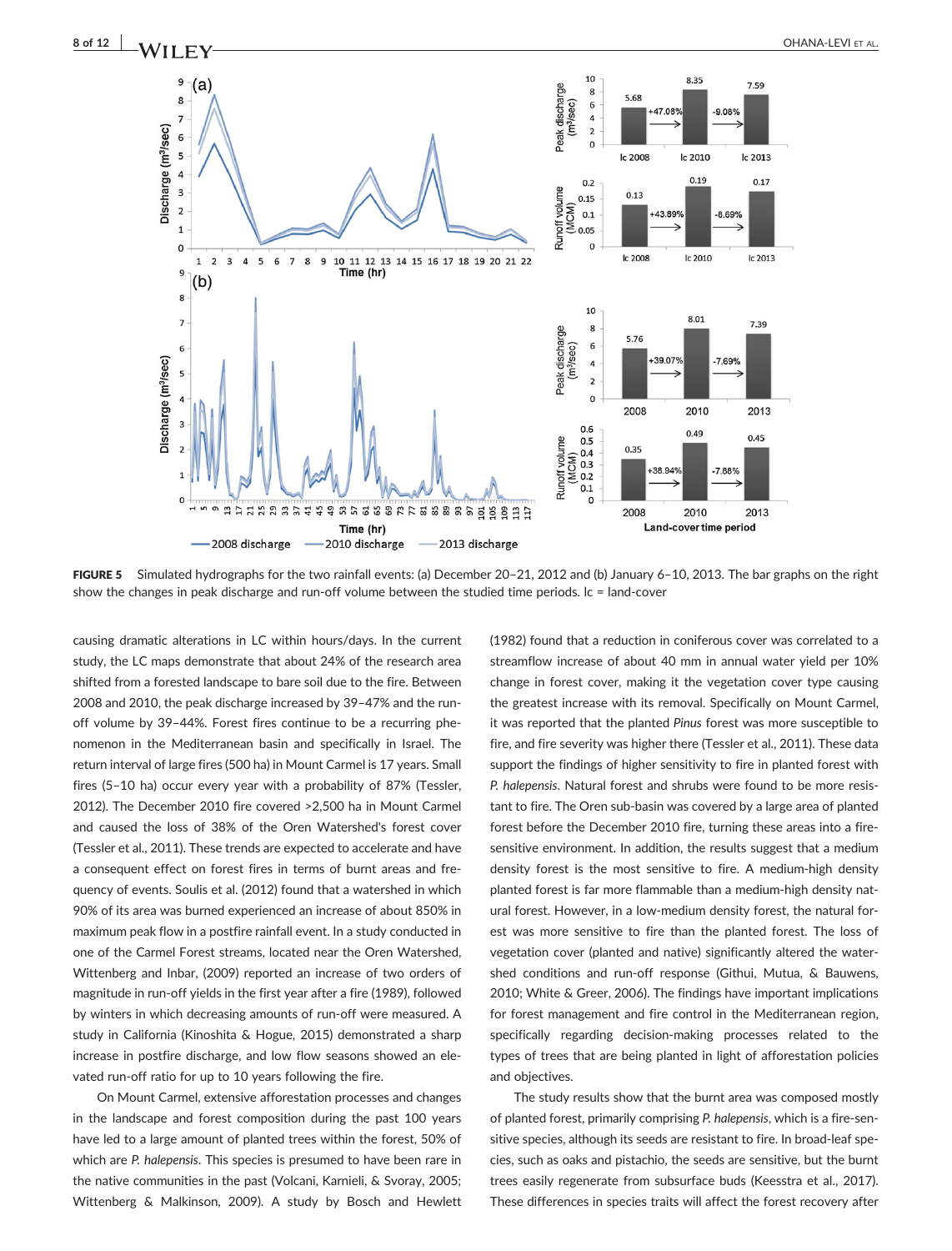fire, as well as the forest structure and composition. In general, Mediterranean vegetation is fire‐adapted and is therefore highly resilient. However, studies have shown that the relatively high fire frequency on Mount Carmel has gradually shaped the landscape towards homogeneity in which shrubs are the dominant vegetation form (Tessler, Wittenberg, & Greenbaum, 2016). Understanding such mechanisms that affect LCC is essential for better predicting future fire regime and vegetation patterns in fire-sensitive areas, in order to adopt efficient practices and means to mitigate future wildfire consequences in similar Mediterranean regions.

The uncoupled WRF‐Hydro model can be used for operative ad hoc forecasting and simulation, providing valuable information for watershed management purposes. It is, therefore, a useful tool for decision‐making processes in relevant time scales, as well as for research purposes, such as those discussed in this paper. The calibration process was conducted with a small amount of rainfall events, because the hydrometric station has been operational only since 2012. This is a major limitation in the study, and the model simulations could have reached higher accuracy with a larger data set for calibration. Smaller and shorter rainfall events resulted in higher NRMSE scores that express lower accuracy than for larger events.

Wittenberg and Malkinson (2009) proposed that the fire regime in the Carmel region is a result of increasing human activities, including afforestation and the introduction of non‐native trees to the area. Increased numbers of the more flammable pine trees set the stage for large‐scale fires. Large fire events may alter the hydrological regime of the watershed within days and have a long‐term effect on the run‐ off regime in the watershed. In the case of the Oren Watershed, the areas downstream are not densely populated and are mostly agricultural. However, under similar events in more urbanized watersheds, fire risk assessments should be considered during the planning process, and afforestation methods, such as species type and forest density, should be selected with an eye towards preventing severe impacts on settlements and their well‐being (Paz et al., 2011). Major forest fires in Mediterranean environments occur periodically, with complex effects on hydrological, geomorphological, and ecological processes, due to the complexity of the landscape structure and to different responses of such systems to various LC types. Expected trends of longer drought periods will increase the risk of fire, and the ongoing trend of more extreme rainfall events creates the need to simulate and evaluate the effects of LCC on the hydrological regime. Integrated approaches that include forest composition, species distribution, and hydrological processes in the landscape scale can improve management and fire control in this Mediterranean region.

## 5 | SUMMARY AND CONCLUSIONS

The current study demonstrates the differences in the fire sensitivity of planted and natural forest trees and the effects that one severe fire had on the run-off response on a watershed scale. An unusual season of rainfall events during 2012–2013 provided the opportunity to study the impacts of both a dramatic LCC caused by wildfire and a rare rainfall event on the hydrological processes. It was found that LC has changed dramatically due to the wildfire, leaving about 24% of the areas that were covered by forest, bare and exposed. A planted forest composed of pines is highly sensitive to fire, especially when its density is medium or medium‐high. The LCCs led to a large alteration in the run-off response, with a peak discharge increase of  $~29-47\%$ and a run‐off volume increase of ~39–44%. The vulnerability of this area, along with increasing periods of dry spells and droughts in the Mediterranean region, suggests that there is an expected increase in future wildfires that may cause effects similar to the ones found in this study. The results show that the first 2 years of regeneration resulted in a decrease in maximum discharge (7.7–9%) and run‐off volume (7.9–8.7%). As the forest goes through its succession process of postfire recovery, it is expected that the rainfall–run‐off response will continue to decrease, unless recurring fire events introduce additional disturbances to the ecosystem. High intensity rainfall events, following the large impact of fire, may endanger both the well‐being of the population and the infrastructure, as well as create an additional disturbance to the ecosystem in the form of high sediment yields and nutrient loss.

#### ACKNOWLEDGEMENTS

This research was partly supported by the Israel Water Authority (study number 4500686906); by the Ministry of Science and Technology via the Ramon Foundation, Israel (contract 3‐10673); and by the European Union's Horizon 2020 Research and Innovation Programme under grant agreements 641762 (Ecopotential) and 654359 (eLTER). We also would like to acknowledge the Jewish National Fund for their support and contribution to this study. A special thanks to Natalya Panov for her assistance and advice and to Dror Paz for his professional support regarding the WRF‐Hydro model.

## ORCID

Noa Ohana‐Levi <http://orcid.org/0000-0002-6909-7934> Arnon Karnieli D<http://orcid.org/0000-0001-8065-9793>

#### REFERENCES

- Abrams, M., Hook, S., & Ramachandran, B. (2002). ASTER user handbook, version 2: Advanced spaceborne thermal emission and reflection radiometer. Jet Propulsion Laboratory/California Institute of Technology.
- Baldeck, C. A., Colgan, M. S., Feret, J. B., Levick, S. R., Martin, R. E., & Asner, G. P. (2014). Landscape‐scale variation in plant community composition of an African savanna from airborne species. Ecological Applications, 24(1), 84–93.
- Bosch, J. M., & Hewlett, J. D. (1982). A review of catchment experiments to determine the effect of vegetation changes on water yield and evapotranspiration. Journal of Hydrology, 55, 3–23.
- Costa, M. H., Botta, A., & Cardille, J. A. (2003). Effects of large-scale changes in land cover on the discharge of the Tocantins River, Southeastern Amazonia. Journal of Hydrology, 283(1–4), 206–217. [https://](https://doi.org/10.1016/S0022-1694(03)00267-1) [doi.org/10.1016/S0022](https://doi.org/10.1016/S0022-1694(03)00267-1)‐1694(03)00267‐1.
- Cydzik, K., & Hogue, T. (2009). Modeling postfire response and recovery using the hydrologic engineering center hydrologic modeling system (HEC‐HMS). Journal of the American Water Resources Association, 45(3), 702–714. [https://doi.org/10.1111/j.1752](https://doi.org/10.1111/j.1752-1688.2009.00317.x)‐1688.2009.00317.x.
- Faroux, S., Tchuente, A. T. K., Roujean, J. L., Masson, V., Martin, E., & Moigne, P. L. (2013). ECOCLIMAP‐II/Europe: A twofold database of ecosystems and surface parameters at 1 km resolution based on satellite information for use in land surface, meteorological and climate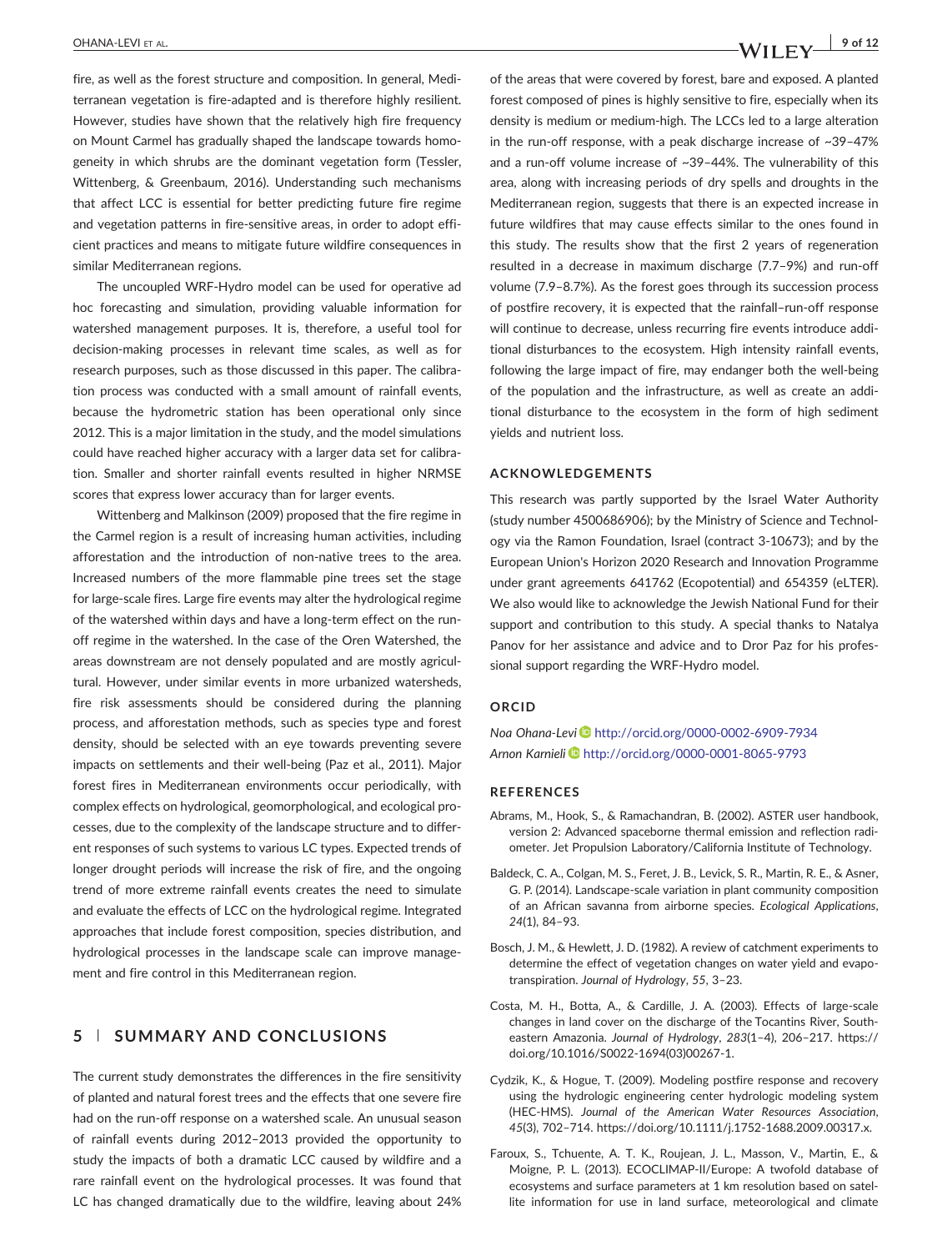## 10 of 12 OHANA‐LEVI ET AL.

models. Geoscience Model Development, 6, 563–582. [https://doi.org/](https://doi.org/10.5194/gmd-6-563-2013) [10.5194/gmd](https://doi.org/10.5194/gmd-6-563-2013)‐6‐563‐2013.

Foody, G. M. (2002). Status of land cover classification accuracy assessment. Remote Sensing of Environment, 80(1), 185–201. [https://doi.org/](https://doi.org/10.1016/S0034-4257(01)00295-4) [10.1016/S0034](https://doi.org/10.1016/S0034-4257(01)00295-4)‐4257(01)00295‐4.

Fox, D. M., Laaroussi, Y., Malkinson, D., Maselli, F., Andrieu, J., Bottai, L., & Wittenberg, L. (2016). POSTFIRE: A model to map forest fire burn scars and estimate runoff and soil erosion. Remote Sensing Applicaitons: Society and Environment, 4, 83–91.

Frankenberg, E., & Cohen, Y. (1996). The Carmel project: Declaring of the Carmel as a biosphere reserve. Ecology and Environment, 3, 121–126 (in Hebrew).

Githui, F., Mutua, F., & Bauwens, W. (2010). Estimating the impacts of land‐ cover change on runoff using the soil and water assessment tool (SWAT): Case study of Nzoia catchment, Kenya. Hydrological Sciences Journal, 54(5), 899–908.<https://doi.org/10.1623/hysj.54.5.899>.

Givati, A., Gochis, D. J., Rummler, T., & Kunstmann, H. (2016). Comparing one‐way and two‐way coupled hydrometeorological forecasting systems for flood forecasting in the Mediterranean region. Hydrology, 3(19).<https://doi.org/10.3390/hydrology3020019>.

Goodrich, D. C., Canfield, H. E., Burns, S., Semmens, D. J., Miller, S. N., Hernandez, M., ... Kepner, W. G. Rapid post-fire hydrologic watershed assessment using the AGWA GIS‐based hydrologic modeling tool. In American Society of Civil Engineers Watershed Management Conference, Williamsburg, VA, USA, July 19–22, 2005 2005: American Society of Civil Engineers (ASCE)

Green, J. I., & Nelson, E. J. (2002). Calculation of time of concentration for hydrologic design and analysis using geographic information system vector objects. Journal of Hydroinformatics, 4(2), 75–81.

Haim, A., & Izhaki, I. (1994). Changes in rodent community during recovery from fire: Relevance to conservation. Biodiversity and Conservation, 3, 573–585.

Hallema, D. W., Sun, G., Caldwell, P. V., Norman, S. P., Cohen, E. C., Liu, Y., … McNulty, S. G. (2016). Assessment of wildland fire impacts on watershed annual water yield: Analytical framework and case studies in the United States. Ecohydrology, 10. [https://doi.org/10.1002/eco.1794.](https://doi.org/10.1002/eco.1794)

http://www.esri.com/products (2016).

Inbar, M., Tamir, M., & Wittenberg, L. (1998). Runoff and erosion processes after a forest fire in Mount Carmel, a Mediterranean area. Geomorphology, 24(1), 17–33. [https://doi.org/10.1016/S0169](https://doi.org/10.1016/S0169-555X(97)00098-6)‐555X(97)00098‐6.

Johansen, M. P., Hakonson, T. E., & Breshears, D. D. (2001). Post‐fire runoff and erosion from rainfall simulation: Contrasting forests with shrublands and grasslands. Hydrological Processes, 15(15), 2953–2965. [https://doi.org/10.1002/hyp.384.](https://doi.org/10.1002/hyp.384)

Jolly, W. M., Cochrane, M. A., Freeborn, P. H., Holden, Z. A., Brown, T. J., Williamson, G. J., & Bowman, D. M. J. S. (2015). Climate‐induced variations in global wildfire danger from 1979 to 2013. Nature Communications, 6, 7537 (2015), doi[:https://doi.org/10.1038/](https://doi.org/10.1038/ncomms8537) [ncomms8537](https://doi.org/10.1038/ncomms8537).

Keesstra, S., Wittenberg, L., Maroulis, j., Sambalino, F., Malkinson, D., Cerda, A., & Pereira, P. (2017). The influence of fire history, plant species and post‐fire management on soil water repellency in a Mediterranean catchment: The Mount Carmel range, Israel. Catena, 149, 857–866. [https://doi.org/10.1016/j.catena.2016.04.006.](https://doi.org/10.1016/j.catena.2016.04.006)

Kinoshita, A. M., & Hogue, T. (2015). Increased dry season water yield in burned watersheds in Southern California. Environmental Research Letters, 10, 014003. [https://doi.org/10.1088/1748](https://doi.org/10.1088/1748-9326/10/1/014003)‐9326/10/1/014003.

Lane, P. N. J., Sheridan, G. J., & Noske, P. J. (2006). Changes in sediment loads and discharge from small mountain catchments following wildfire in south eastern Australia. Journal of Hydrology, 331, 495–510.

Leeuwen, W. J. D. v., Casady, G. M., Neary, D. G., Bautista, S., Alloza, J. A., Carmel, Y., … Orr, B. J. (2010). Monitoring post‐wildfire vegetation response with remotely sensed time‐series data in Spain, USA and Israel. International Journal of Wildland Fire, 19, 75–93.

Levin, N., & Heimowitz, A. (2012). Mapping spatial and temporal patterns of Mediterranean wildfires from MODIS. Remote Sensing of Environment, 126, 12–26.

Mitchell, K. (2005). The community Noah land‐surface model (LSM): User's guide public release version 2.7.1. Washington, D.C.: National Center for Environmental Prediction.

Moody, J. A., & Martin, D. A. (2001). Post‐fire, rainfall intensity‐peak discharge relations for three mountainous watersheds in the western USA. Hydrological Processes, 15, 2981–2993. [https://doi.org/10.1002/](https://doi.org/10.1002/hyp.386) [hyp.386](https://doi.org/10.1002/hyp.386).

Ne'eman, G., Lahav, H., & Izhaki, I. (1995). Recovery of vegetation in a natural east Mediterranean pine forest on Mount Carmel, Israel as affected by management strategies. Forest Ecology and Management, 75, 17–26.

Osem, Y., Ginsberg, P., Tauber, I., Atzmon, N., & Perevolotsky, A. (2008). Sustainable management of Mediterranean planted coniferous forests: An Israeli definition. International Forestry, 106(1), 38–46.

Ozesmi, S. L., & Bauer, M. E. (2002). Satellite remote sensing of wetlands. Wetlands Ecology and Management, 10, 381–402. [https://doi.org/](https://doi.org/10.1023/A:1020908432489) [10.1023/A:1020908432489](https://doi.org/10.1023/A:1020908432489).

Papathanasiou, C., Alonistioti, D., Kasella, A., Makropoulos, C., & Mimikou, M. (2012). The impact of forest fires on the vulnerability of peri‐urban catchments to flood events (the case of the Eastern Attica region). Global Nest, 14(3), 294–302.

Paz, S., Carmel, Y., Jahashan, F., & Shoshany, M. (2011). Post‐fire analysis of pre-fire mapping of fire-risk: A recent case study from Mt. Carmel (Israel). Forest Ecology and Management, 262, 1184–1188. [https://doi.](https://doi.org/10.1016/j.foreco.2011.06.011) [org/10.1016/j.foreco.2011.06.011](https://doi.org/10.1016/j.foreco.2011.06.011).

Pettorelli, N., Vik, J. O., Mysterud, A., Gaillard, J.‐M., Tucker, J., & Stenseth, N. C. (2005). Using the satellite‐derived NDVI to assess ecological responses to environmental change. Trends in Ecology & Evolution, 20(9), 503–510.<https://doi.org/10.1016/j.tree.2005.05.011>.

Ranatunga, T., Tong, S. T. Y., & Yang, Y. J. (2017). An approach to measure parameter sensitivity in watershed hydrological modelling. Hydrological Sciences Journal 62(1) 76–92.

Richter, R. (2010). Atmospheric/topographic correction for satellite imagery, ATCOR‐2/3 user guide, version 1.7. Wessling, Germany: DLR‐German Aerospace Center, remote sensing data center.

Rulli, M. C., & Rosso, R. (2007). Hydrologic response of upland catchments to wildfires. Advances in Water Resources, 30, 2072–2086. [https://doi.](https://doi.org/10.1016/j.advwatres.2006.10.012) [org/10.1016/j.advwatres.2006.10.012.](https://doi.org/10.1016/j.advwatres.2006.10.012)

Silver, M., Karnieli, A., Ginat, H., Meiri, E., & Fredj, E. (2017). An innovative method for determining hydrological calibration parameters for the WRF‐Hydro model in arid regions. Environmental Modelling & Software, 91, 47–69.

Soulis, K. X., Dercas, N., & Valiantzas, J. D. (2012). Wildfires impact on hydrological response—The case of Lykorrema experimental watershed. Global NEST Journal, 14(3), 303–310.

Tague, C., Seaby, L., & Hope, A. (2009). Modeling the eco‐hydrological response of a Mediterranean type ecosystem to the combined impacts of projected climate change and altered fire frequencies. Climate Change, 93, 137–155.

Tessler, N. (2012). Documentation and analysis of wildfire regimes on Mount Carmel and the Jerusalem hills. Themes in Israeli Geography (Special Issue of Horizons in Geography), 79‐80, 184–193.

Tessler, N., Elbaz, N., Kaplan, D., Shkedy, Y., Rosenberg, B., Cohen, E., … Greenbaum, N. (2011). Post fire management program after the December 2010 fire Mt. Carmel Forest, Israel.

Tessler, N., Wittenberg, L., & Greenbaum, N. (2016). Vegetation cover and species richness after recurrent forest fires in the Eastern Mediterranean ecosystem of Mount Carmel, Israel. Science of the Total Environment, In press, doi[:https://doi.org/10.1016/j.scitotenv.2016.](https://doi.org/10.1016/j.scitotenv.2016.02.113) [02.113.](https://doi.org/10.1016/j.scitotenv.2016.02.113)

Tessler, N., Wittenberg, L., Malkinson, D., & Greenbaum, N. (2008). Fire effects and short-term changes in soil water repellency-Mt. Carmel,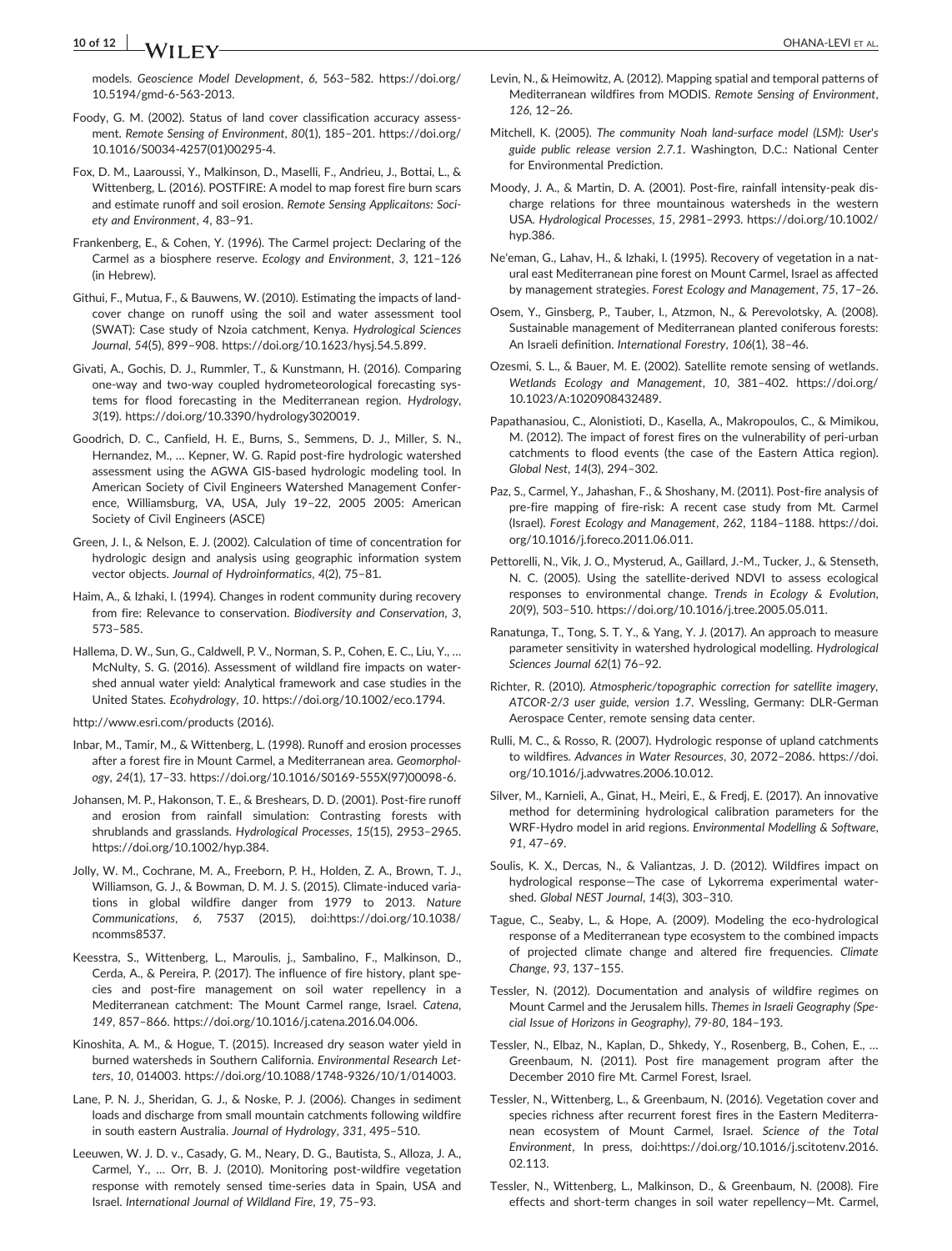- Volcani, A., Karnieli, A., & Svoray, T. (2005). The use of remote sensing and GIS for spatio‐temporal analysis of the physiological state of a semi‐arid forest with respect to drought years. Forest Ecology and Management, 215(1), 239–250.<https://doi.org/10.1016/j.foreco.2005.05.063>.
- White, M. D., & Greer, K. A. (2006). The effects of watershed urbanization on the stream hydrology and riparian vegetation of Los Penasquitos Creek, California. Landscape and Urban Planning, 74(2), 125–138. [https://doi.org/10.1016/j.landurbplan.2004.11.015.](https://doi.org/10.1016/j.landurbplan.2004.11.015)
- Wine, M. L., & Cadol, D. (2016). Hydrologic effects of large southwestern USA wildfires significantly increase regional water supply: Fact or fiction? Environmental Research Letters, 11(8), 085006.
- Wittenberg, L., & Inbar, M. (2009). The role of fire disturbance on runoff and erosion processes-A long-term approach, Mt. Carmel case study, Israel. Geographical Research, 41(1), 46–56. [https://doi.org/10.1111/](https://doi.org/10.1111/j.1745-5871.2008.00554.x) j.1745‐[5871.2008.00554.x.](https://doi.org/10.1111/j.1745-5871.2008.00554.x)
- Wittenberg, L., Kutiel, H., Greenbaum, N., & Inbar, M. (2007). Short‐term changes in the magnitude, frequency and temporal distribution of floods in the Eastern Mediterranean region during the last 45 years— Nahal Oren, Mt. Carmel, Israel. Geomorphology, 84, 181–191. [https://](https://doi.org/10.1016/j.geomorph.2006.01.046) [doi.org/10.1016/j.geomorph.2006.01.046](https://doi.org/10.1016/j.geomorph.2006.01.046).
- Wittenberg, L., & Malkinson, D. (2009). Spatio‐temporal perspectives of forest fires regimes in a maturing Mediterranean mixed pine landscape. European Journal of Forest Research, 128(297), 297–304. [https://doi.](https://doi.org/10.1007/s10342-009-0265-7) [org/10.1007/s10342](https://doi.org/10.1007/s10342-009-0265-7)‐009‐0265‐7.
- Woodsmith, R. D., Vache, K. B., McDonnell, J. J., & Helvey, J. D. (2004). Entiat experimental forest: Catchment‐scale runoff data before and after a 1970 wildfire. Water Resources Research, 40(11). [https://doi.](https://doi.org/10.1029/2004WR003296) [org/10.1029/2004WR003296.](https://doi.org/10.1029/2004WR003296)
- Yucel, I., Onen, A., Yilmaz, K. K., & Gochis, D. J. (2015). Calibration and evaluation of a flood forecasting system: Utility of numerical weather prediction model, data assimilation and satellite-based rainfall. Journal of Hydrology, 523, 49–66.

How to cite this article: Ohana-Levi N, Givati A, Paz-Kagan T, Karnieli A. Forest composition effect on wildfire pattern and run‐off regime in a Mediterranean watershed. Ecohydrology. 2018;e1936. <https://doi.org/10.1002/eco.1936>

## APPENDIX A

## UNCOUPLED WEATHER RESEARCH AND FORECASTING HYDRO EQUATIONS

## A.1 │ Inputs for model simulations (run-off amounts and routing):

- a polygon shapefile of the watershed domain;
- slopes raster (%);
- flow direction raster:
- flow accumulation raster:
- soil‐type shapefile;
- land-cover shapefile;
- a table of run-off coefficients for specific soils and land-cover types;
- a table of Manning coefficients and hydraulic radius for different parts of the watershed.

#### A.2 | Run‐off calculations

## A.2.1 | Run‐off volume calculation—for run‐off volume created in time step i in location j:

$$
Flow_{ij}=(R_{ij}^*C_{ij})0.87^*A,
$$
\n(1)

where

- $R_{ii}$  is the rainfall during time step *i* in location *j* (as provided in the input file);
- $C_{ii}$  is the run-off coefficient in time step *i* in location *j* (calculated);
- A is the pixel area in the raster.

#### A.2.2 | Determining the run-off coefficient:

$$
C_{ij} = f\left(\sum_{i=1\text{to}}^{i} R_{ij}, S_j, M_{ij}\right),\tag{2}
$$

where

- $M_{ii}$  is soil moisture in time step *i* in location *j* (input file);
- $S_i$  is the soil type in location *j* (input file).

Run‐off coefficient is calculated during each time step and is dynamic throughout the storm (Table A1).

#### A1.3 | Hydrograph calculations

#### A.3.1 | Flow velocity and concentration time

To calculate the hydrograph, first, the velocity should be calculated (Green & Nelson, 2002). According to the velocity, concentration time (the time it takes for water to flow from a certain location in the watershed to its outlet) is then calculated.

#### TABLE A1 Example of run-off coefficient table

| SG | LU             | <b>MCLOW</b> | <b>MCUP</b> | <b>RCLOW</b> | <b>RCMID</b> | <b>RCUP</b> |
|----|----------------|--------------|-------------|--------------|--------------|-------------|
| A  | $\overline{2}$ | 0.25         | 0.3         | 0.02         | 0.05         | 0.1         |
| A  | $\mathbf{1}$   | 0.25         | 0.3         | 0.05         | 0.08         | 0.12        |
| A  | 7              | 0.25         | 0.3         | 0.05         | 0.08         | 0.12        |
| A  | 5              | 0.25         | 0.3         | 0.02         | 0.04         | 0.07        |
| A  | 6              | 0.25         | 0.3         | 0.02         | 0.04         | 0.07        |
| A  | 8              | 0.25         | 0.3         | 0.06         | 0.1          | 0.2         |
| A  | $\overline{4}$ | 0.25         | 0.3         | 0.03         | 0.08         | 0.11        |
| A  | 9              | 0.25         | 0.3         | 0.06         | 0.1          | 0.2         |
| B  | $\overline{2}$ | 0.25         | 0.3         | 0.05         | 0.08         | 0.12        |
| B  | $\mathbf{1}$   | 0.25         | 0.3         | 0.05         | 0.1          | 0.15        |
| B  | 7              | 0.25         | 0.3         | 0.05         | 0.1          | 0.15        |
| B  | 5              | 0.25         | 0.3         | 0.05         | 0.06         | 0.07        |

Note. LU = land‐cover type; MCLOW = minimal value of soil moisture; MCUP = maximal value of soil moisture; RCLOW = minimal value of runoff; RCMID = value between maximal and minimal run‐off values; RCUP = maximal value of run‐off; SG = soil type.